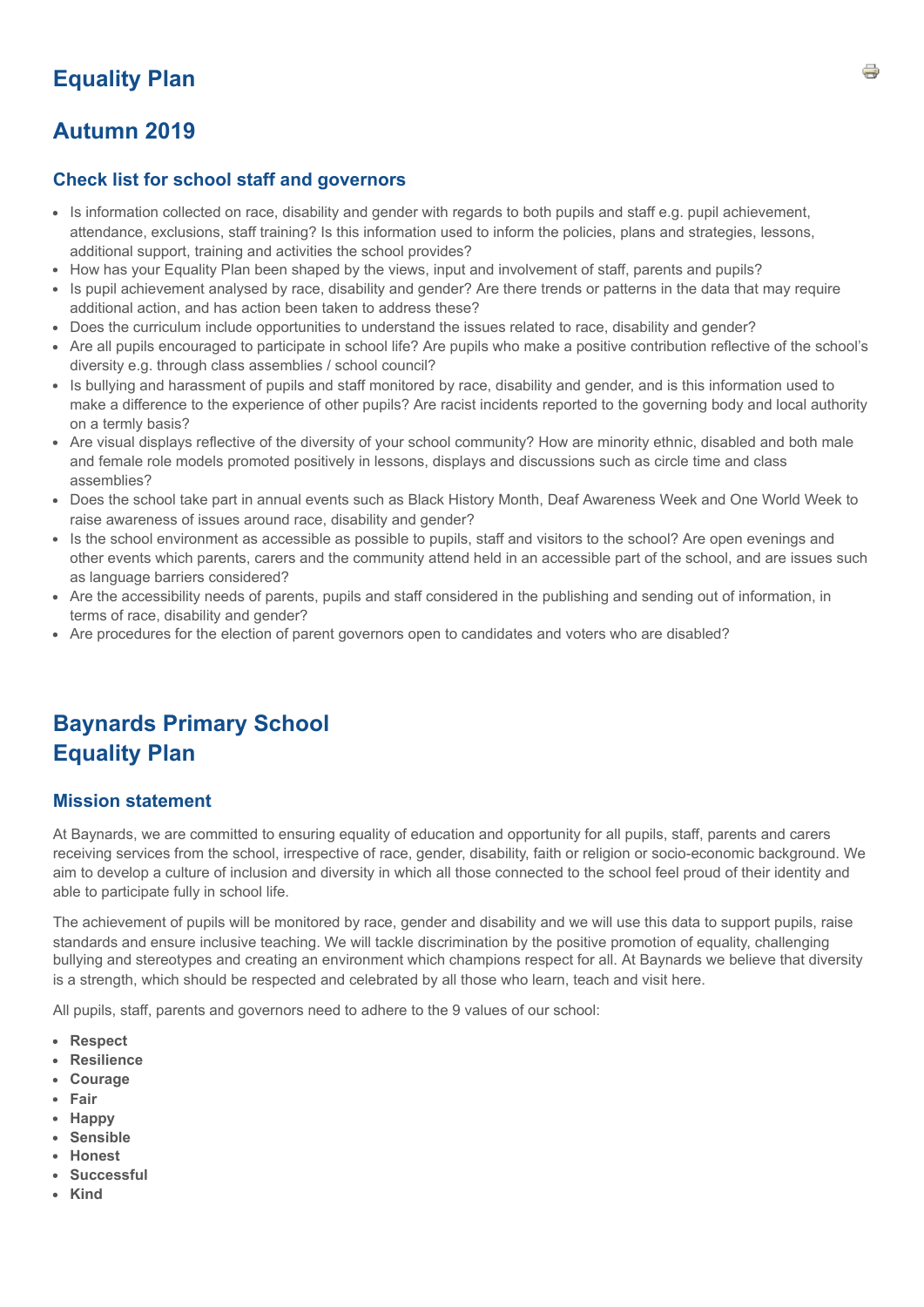# **Mainstreaming equality into policy and practice**

As well as the specific actions set out beneath this plan, the school operates equality of opportunity in its day to day practice in the following ways.

# **Teaching and learning**

We aim to provide all our pupils with the opportunity to succeed, and to reach the highest level of personal achievement. To do this, we will:

- Use contextual data to improve the ways in which we provide support to individuals and groups of pupils;
- Monitor achievement data by ethnicity, gender and disability and action any gaps;
- Take account of the achievement of all pupils when planning for future learning and setting challenging targets;
- Ensure equality of access for all pupils and prepare them for life in a diverse society;
- Use materials that reflect the diversity of the school, population and local community in terms of race, gender and disability, without stereotyping;
- Promote attitudes and values that will challenge racist and other discriminatory behaviour or prejudice;
- Provide opportunities for pupils to appreciate their own culture and celebrate the diversity of other cultures;
- Seek to involve all parents in supporting their child's education;
- Encouraging classroom and staffroom discussion of equality issues which reflect on social stereotypes, expectations and the impact on learning;
- Including teaching and classroom-based approaches appropriate for the whole school population, which are inclusive and reflective of our pupils.

### **Admissions and exclusions**

Our admissions arrangements are fair and transparent, and do not discriminate on race, gender, disability or socio-economic factors.

Exclusions will always be based on the school's Behaviour Policy. We will closely monitor exclusions to avoid any potential adverse impact and ensure any discrepancies are identified and dealt with.

# **Equal Opportunities for Staff**

This section deals with aspects of equal opportunities relating to staff at Baynards Primary.

We are committed to the implementation of equal opportunities principles and the monitoring and active promotion of equality in all aspects of staffing and employment.

All staff appointments and promotions are made on the basis of merit and ability and in compliance with the law. However, we are concerned to ensure wherever possible that the staffing of the school reflects the diversity of our community.

### **Employer duties**

As an employer we need to ensure that we eliminate discrimination and harassment in our employment practice and actively promote equality across all groups within our workforce.

Equality aspects such as gender, race, disability, sexual orientation, gender re-assignment and faith or religion are considered when appointing staff and particularly when allocating Teaching and Learning Responsibilities (TLR) or re-evaluating staff structures, to ensure decisions are free of discrimination.

### **Actions to ensure this commitment is met include:**

- Monitoring recruitment and retention including bullying and harassment of staff;
- Continued professional development opportunities for all staff;
- Senior Leadership Team support to ensure equality of opportunity for all.

# **Equality and the law**

There are a number of statutory duties that must be met by every school in line with legislation from the Race Relations (Amendment) Act (2000), Disability Equality Duty (2005) and Equality Act (2006).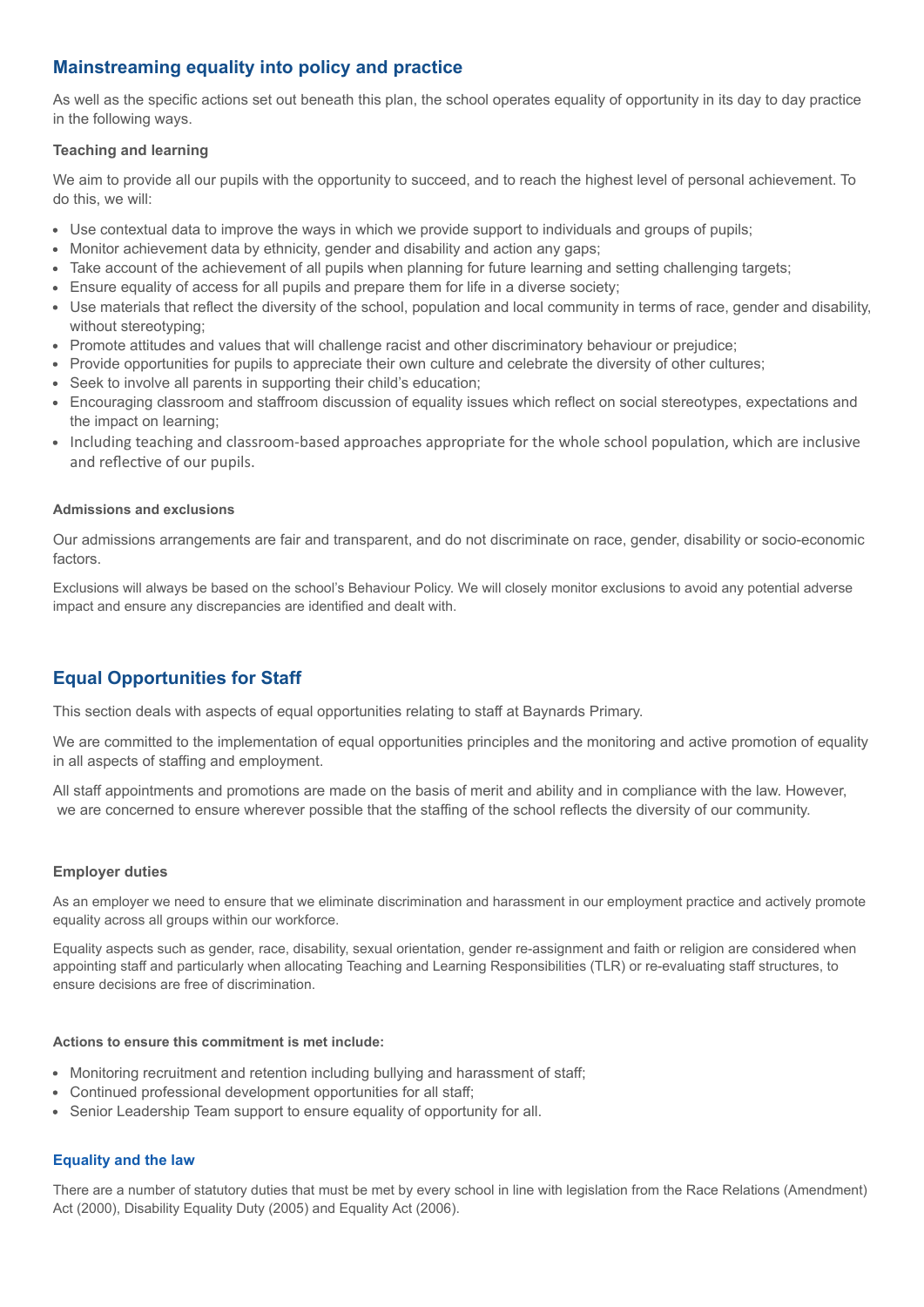The action plan at the end of this Equality Plan outlines the actions Baynards will take to meet the general duties detailed below.

# **Race Equality**

This section of the plan reflects the general and specific duties of schools as detailed in The Race Relations Act 1976 and as amended by The Race Relations (Amendment) Act 2000.

The General Race Equality Duty requires us to have due regard to the need to:

- Eliminate racial discrimination;
- Promote equality of opportunity;
- Promote good relations between people of different racial groups.

Under our specific duty we will:

- Prepare an Equality Plan which includes our written policy for race equality;
- Assess the impact of our policies, including this Plan, on pupils, staff and parents by ethnicity including, in particular, the achievement levels of these pupils;
- Monitor the impact our plans and policies have on such pupils, staff and parents towards raising the achievement of minority ethnic groups.

# **Disability**

This section should be read in conjunction with the school's Special Educational Needs Policy.

### **Definition of disability**

The Disability Discrimination Act 2005 (DDA) defines a disabled person as someone who has 'a physical or mental impairment which has a substantial or long-term adverse effect on his or her ability to carry out normal day-to-day activities'.

The DDA 2005 has also extended the definition of disability as follows:

People with HIV, multiple sclerosis and cancer (although not all cancers) are deemed disabled before they experience the long-term and substantial adverse effect on their activities;

Section 18 has been amended so that individuals with a mental illness no longer have to demonstrate that it is "clinically wellrecognised", although the person must still demonstrate a long-term and substantial adverse impact on his/her ability to carry out normal day-to-day activities.

### **Legal duties**

The Disability Discrimination Act (DDA) 2005 placed a general duty on schools, requiring them to have due regard for the following when carrying out and delivering services:

- Promoting equality of opportunity between disabled people and other people;
- Eliminating discrimination and harassment of disabled people that is related to their disability;
- Promoting positive attitudes towards disabled people;
- Encouraging participation in public life by disabled people;
- Taking steps to meet disabled people's needs, even if this requires more favourable treatment.

Under our specific duty we will:

- Prepare and publish an Equality Plan which covers the requirements for a Disability Equality Scheme identifying our disability equality goals and actions to meet them;
- Review and revise this Scheme every two years.

## **Gender Equality**

The Gender Equality Duty 2006 places a general and specific duty on schools to eliminate unlawful discrimination and harassment on the grounds of gender and to promote equality of opportunity between female and male pupils and between women and men and transgender people.

Under our general duty we will actively seek to:

Eliminate unlawful discrimination and harassment on grounds of sex and gender reassignment;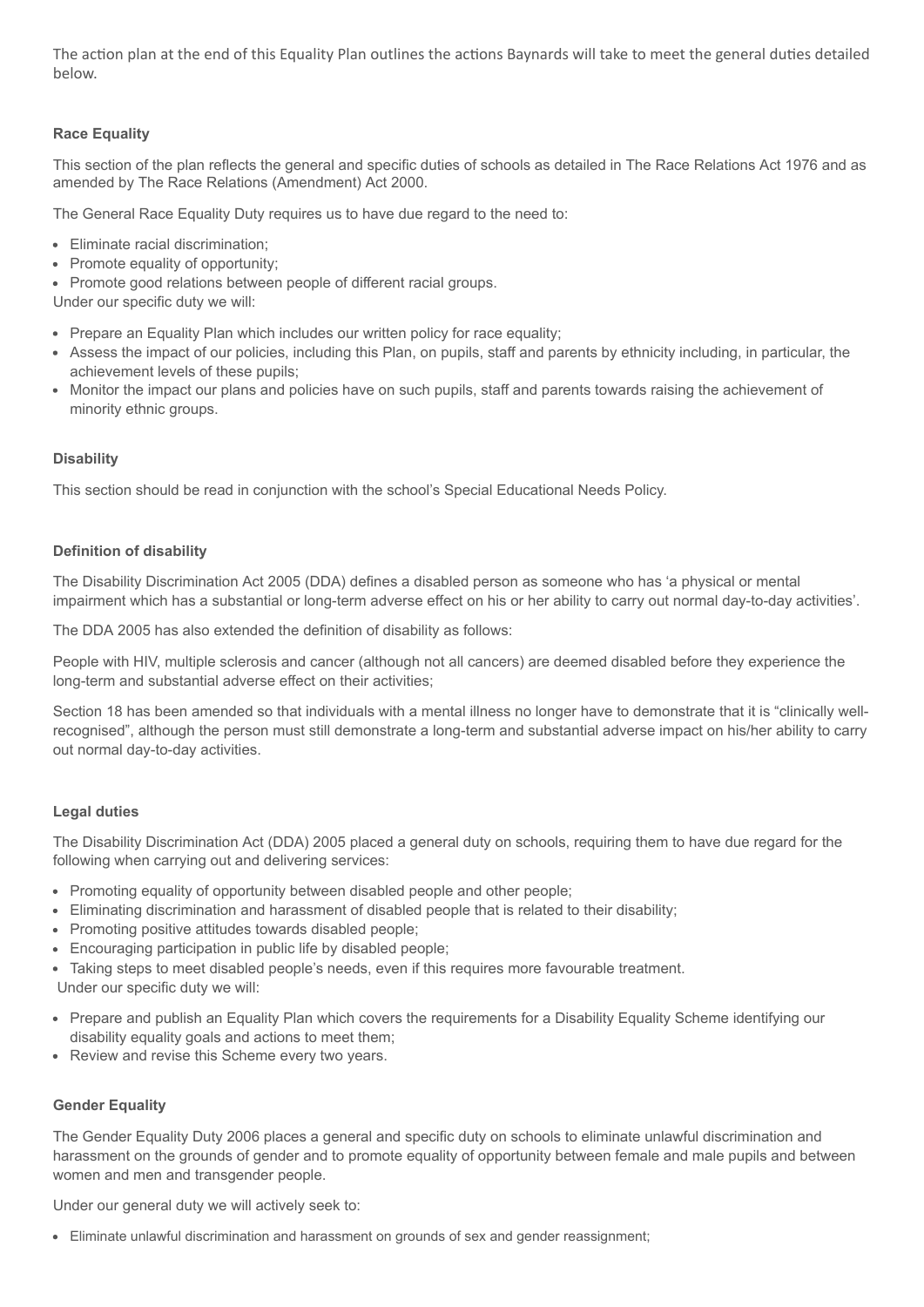• Promote equality between men and women.

#### **Under our specific duty we will:**

- Prepare and publish an Equality Plan which covers the requirements for a Gender Equality Scheme identifying our gender equality goals and actions to meet them;
- Review and revise this Scheme every two years.

#### **Sexual Orientation**

The Equality Act 2006 made provision for regulations to be introduced to extend protection against discrimination on grounds of religion or belief to sexual orientation.

The Equality Act (Sexual Orientation) Regulations 2007 came into force on 30 April 2007, and they make discrimination unlawful in the area of goods, facilities and services on grounds of sexual orientation. For schools this means admissions, benefits and services for pupils and treatment of pupils.

### **Community cohesion**

The Education and Inspections Act 2006 inserted a new section 21(5) to the Education Act 2002, introducing a duty on the governing bodies of state schools to promote community cohesion. Community cohesion encompasses promoting good relations between pupils from different races, faiths / beliefs and socio-economic backgrounds. The duty came into force on 1 September 2007.

# **Roles and Responsibilities**

#### **The role of governors**

The governing body has set out its commitment to equal opportunities in this plan and it will continue to do all it can to ensure that the school is fully inclusive to pupils, and responsive to their needs based on race, gender and disability.

The governing body seeks to ensure that people are not discriminated against when applying for jobs at our school on grounds of race, gender or disability.

The governors take all reasonable steps to ensure that the school environment gives access to people with disabilities, and also strive to make school communications as inclusive as possible for parents, carers and pupils.

The governors welcome all applications to join the school, whatever a child's socio-economic background, race, gender or disability.

The governing body ensures that no child is discriminated against whilst in our school on account of their race, sex or disability.

#### **The role of the headteacher (or senior leader responsible for Equalities**

It is the head teacher's role to implement the school's Equality Plan and s/he is supported by the governing body in doing so.

It is the head teacher's role to ensure that all staff are aware of the Equality Plan, and that teachers apply these guidelines fairly in all situations.

The head teacher ensures that all appointments panels give due regard to this plan, so that no-one is discriminated against when it comes to employment or training opportunities.

The head teacher promotes the principle of equal opportunity when developing the curriculum, and promotes respect for other people and equal opportunities to participate in all aspects of school life.

The head teacher treats all incidents of unfair treatment and any incidents of bullying or discrimination, including racist incidents, with due seriousness.

### **The role of all staff: teaching and non-teaching**

All staff will ensure that all pupils are treated fairly, equally and with respect, and will maintain awareness of the school's Equality Plan.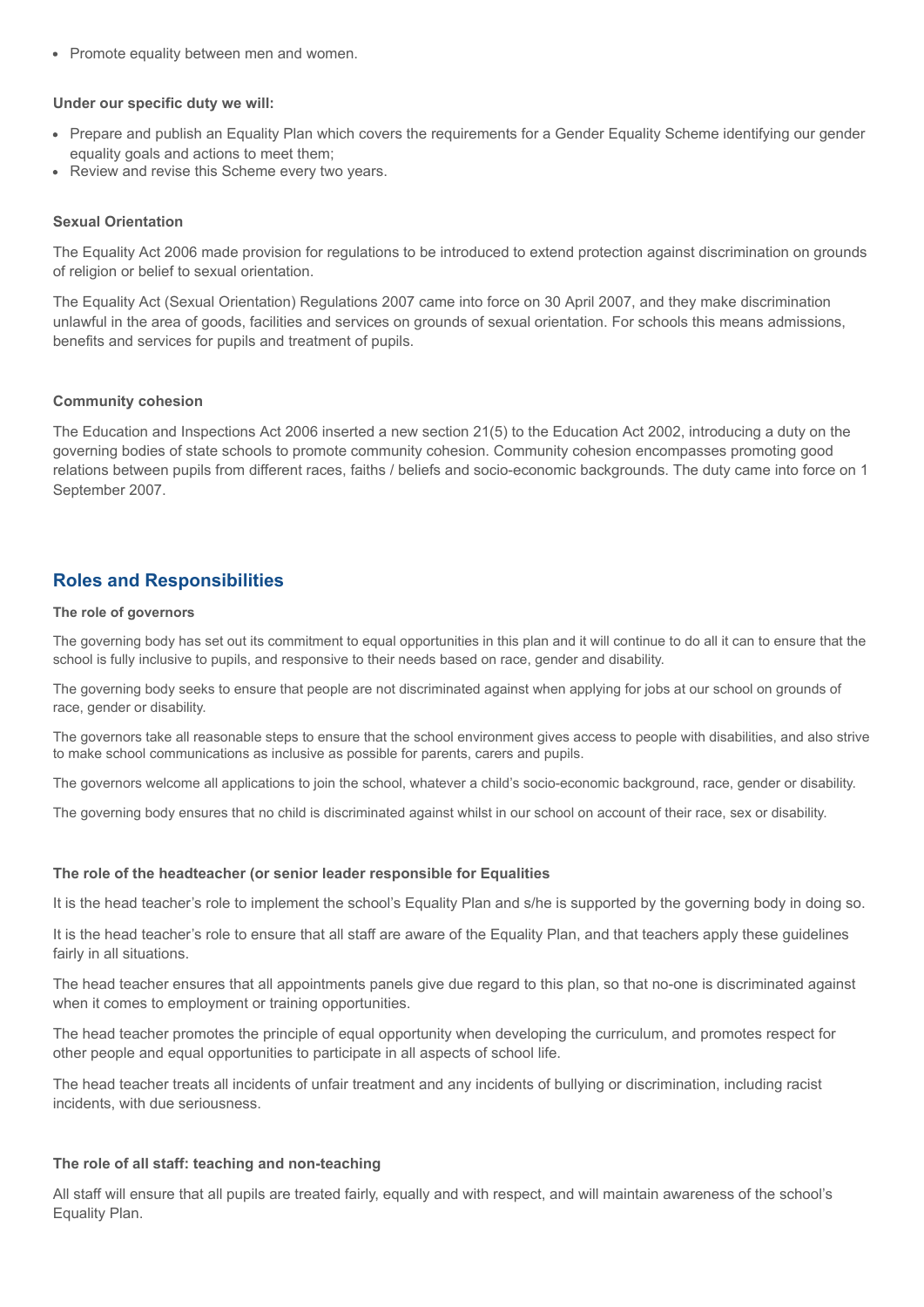All staff will strive to provide material that gives positive images based on race, gender and disability, and challenges stereotypical images.

All staff will challenge any incidents of prejudice, racism or homophobia, and record any serious incidents, drawing them to the attention of the head teacher.

Teachers support the work of ancillary or support staff and encourage them to intervene in a positive way against any discriminatory incidents.

# **Tackling discrimination**

Harassment on account of race, gender, disability or sexual orientation is unacceptable and is not tolerated within the school environment.

All staff are expected to deal with any discriminatory incidents that may occur. They are expected to know how to identify and challenge prejudice and stereotyping; and to support the full range of diverse needs according to a pupil's individual circumstances.

Racist and homophobic incidents and other incidents of harassment or bullying are dealt with by the member of staff present, escalating to a class teacher / head teacher where necessary. All incidents are reported to the head teacher and racist incidents are reported to the governing body and local authority on a termly basis.

# **What is a discriminatory incident?**

Harassment on grounds of race, gender, disability, sexual orientation or other factors such as socio-economic status, can take many forms including verbal or physical abuse, name calling, exclusion from groups and games, unwanted looks or comments, jokes and graffiti.

A racist incident is defined by the Stephen Lawrence Inquiry Report (1999) as:

*'any incident which is perceived to be racist by the victim or any other person'*.

## **Types of discriminatory incident**

Types of discriminatory incidents that can occur are:

- Physical assault against a person or group because of their colour, ethnicity, nationality, disability, sexual orientation or gender;
- Use of derogatory names, insults and jokes;
- Racist, sexist, homophobic or discriminatory graffiti;
- Provocative behaviour such as wearing racist, sexist, homophobic or discriminatory badges or insignia;
- Bringing discriminatory material into school;
- Verbal abuse and threats;
- Incitement of others to discriminate or bully due to victim's race, disability, gender or sexual orientation;
- Discriminatory comments in the course of discussion;
- Attempts to recruit others to discriminatory organisations and groups;
- Ridicule of an individual for difference e.g. food, music, religion, dress etc;
- Refusal to co-operate with other people on grounds of race, gender, disability or sexual orientation.

### **Responding to and reporting incidents**

It should be clear to pupils and staff how they report incidents. All staff, teaching and non-teaching, should view dealing with incidents as vital to the well-being of the whole school.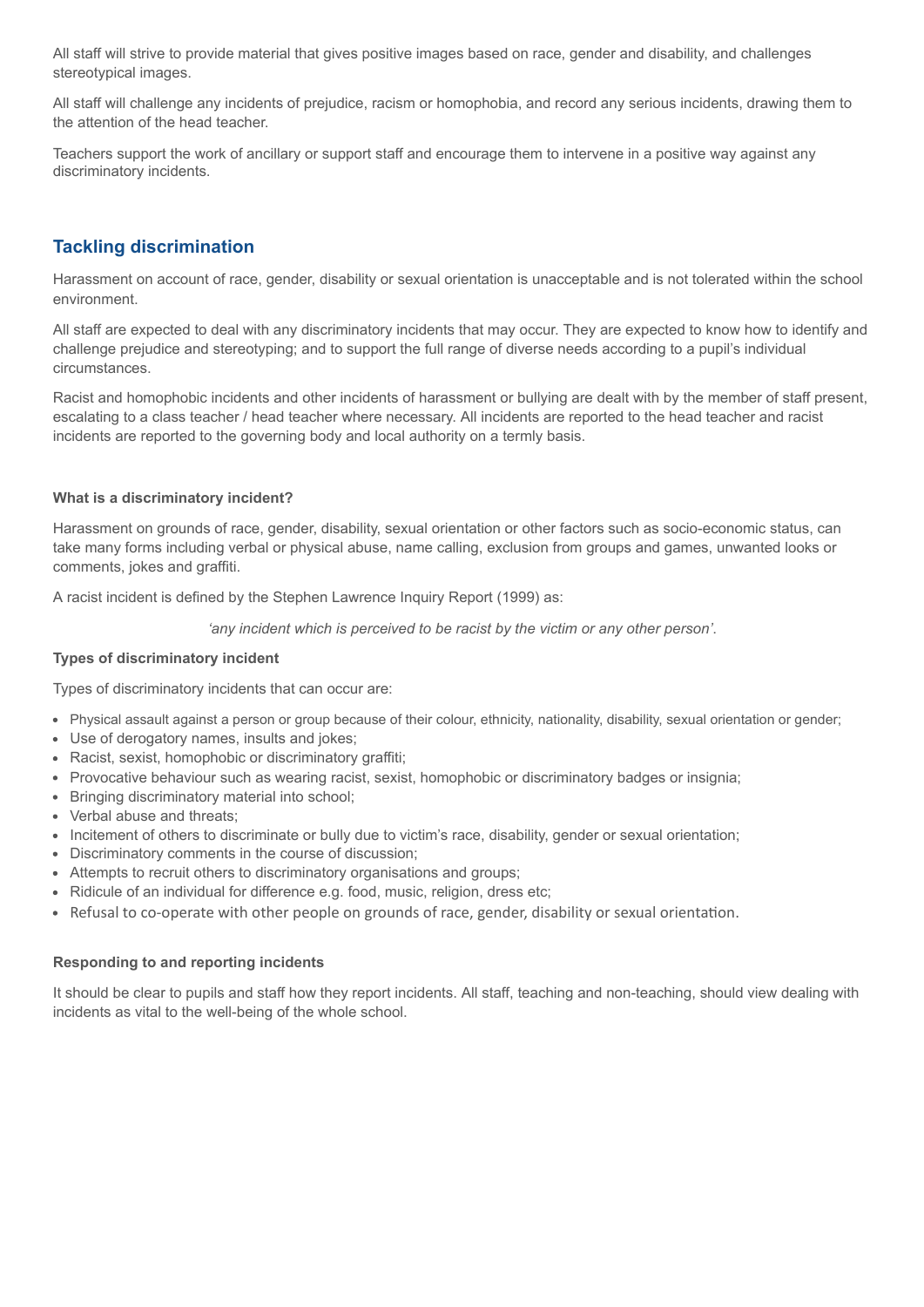# **Action Plan 2019-2021**

| <b>Equality Strand</b>      | Action                                                                                                                                                                                                                                        | How will the impact of the<br>action be monitored?                                                                                                                                                                                                                                                                 | Who is responsible for<br>implementing?                                    | Early success indicators                                                                                                                                                                     |
|-----------------------------|-----------------------------------------------------------------------------------------------------------------------------------------------------------------------------------------------------------------------------------------------|--------------------------------------------------------------------------------------------------------------------------------------------------------------------------------------------------------------------------------------------------------------------------------------------------------------------|----------------------------------------------------------------------------|----------------------------------------------------------------------------------------------------------------------------------------------------------------------------------------------|
| All                         | Publish and promote the Equality Plan<br>through the newsletter and staff<br>meetings.                                                                                                                                                        | To send out with the newsletter-<br>4/3/19<br>Parents are invited to comment                                                                                                                                                                                                                                       | Headteacher / office<br>manager                                            | Staff are familiar with the<br>principles of the Equality<br>Plan and use them when<br>planning lessons, creating<br>class room displays<br>Parents are aware of the<br><b>Equality Plan</b> |
| Аll                         | There currently is no gap between race<br>or gender in the school.<br>Monitor and goglysg pupil achievement<br>by race, gender and disability and act on<br>any trends or patterns in the data that<br>require additional support for pupils. | Achievement data gnalysed by<br>race, gender and disability on a<br>half termly basis and report any<br>findings to the FGB.                                                                                                                                                                                       | Headteacher                                                                | Analysis of teacher<br>assessments / annual data<br>demonstrates there is no<br>equality groups                                                                                              |
| AІІ                         | Ensure that the curriculum promotes<br>role models and heroes that young<br>people positively identify with, which<br>reflects the school's diversity in terms of<br>race, gender and disability.                                             | Subject leads to analyse the<br>MTP for each year groups inline<br>with the new curriculum review                                                                                                                                                                                                                  | Deputy Headteacher                                                         | Each MTP to reflect the<br>schools ethnic mix.                                                                                                                                               |
| Аll                         | Ensure that displays in classrooms and<br>corridors promote diversity in terms of<br>race, gender and ethnicity.                                                                                                                              | Each CT to carry out classroom<br>audit                                                                                                                                                                                                                                                                            | Deputy Headteacher                                                         | More diversity reflected in<br>school displays across all<br>year groups                                                                                                                     |
| Аll                         | Ensure all pupils are given the<br>opportunity to make a positive<br>contribution to the life of the school e.g.<br>through involvement in the School<br>Council by election or co-option), class<br>assemblies, fund raising etc.            | School council representation<br>monitored by race, gender,<br>disability                                                                                                                                                                                                                                          | Deputy Headteacher                                                         | More diversity in school<br>council membership                                                                                                                                               |
| Race Equality<br>Duty       | MUST BE INCLUDED<br>Identify, respond and report racist<br>incidents as outlined in the Plan. Report<br>the figures to the Governing body /<br>Local Authority on a termly basis.                                                             | The Headteacher / Governing<br>body will use the data to assess<br>the impact of the school's<br>response to incidents i.e. have<br>whole school / year group<br>approaches led to a decrease in<br>incidents, can repeat<br>perpetrators be identified, are<br>pupils and parents satisfied with<br>the response? | Headteacher / Governing<br>body                                            | Teaching staff are aware of<br>and respond to racist<br>incidents<br>Consistent nil reporting is<br>challenged by the<br>Governing Body                                                      |
| Gender Equality<br>Duty     | Introduce initiative to encourage girls to<br>take up sport outside the curriculum<br>requirements, including offering dance<br>and_football lessons, to make<br>participation rates more reflective of the<br>school population.             | Increased participation of girls in<br>sports clubs and out of school<br>sport activities                                                                                                                                                                                                                          | PE subject lead                                                            | More girls take up after-<br>school sports clubs                                                                                                                                             |
| Disability<br>Equality Duty | Promote Governor VaCancies<br>With leaflets in accessible formats, by<br>involving disabled young people /<br>parents in design and specifically<br>welcoming applications from disabled<br>candidates.                                       | Monitoring of applications by<br>disability to see if material was<br>effective                                                                                                                                                                                                                                    | Lead Governor on Special<br><b>Educational Needs &amp;</b><br>Disabilities | More applications from<br>disabled candidates to be<br><b>School Governors</b>                                                                                                               |
| Community<br>cohesion       | Celebrate cultural events throughout the<br>year to increase pupil awareness and<br>understanding of different communities<br>e.g. Diwali, Eid, Christmas.                                                                                    | PSHE assessments                                                                                                                                                                                                                                                                                                   | RE Subject Lead                                                            | Increased awareness of<br>different communities<br>shown in PSHE<br>assessments                                                                                                              |

# **Review of progress and impact**

The Plan has been agreed by our Governing Body. We have a rolling programme for reviewing our school policies and their impact. In line with legislative requirements, we will review progress against our Equality Plan annually and review the entire plan and accompanying action plan on a three year cycle.

We make regular assessments of pupils' learning and use this information to track pupil progress. As part of this process, we regularly monitor achievement by ethnicity, gender and disability, to ensure that all groups of pupils are making the best possible progress, and take appropriate action to address any gaps.